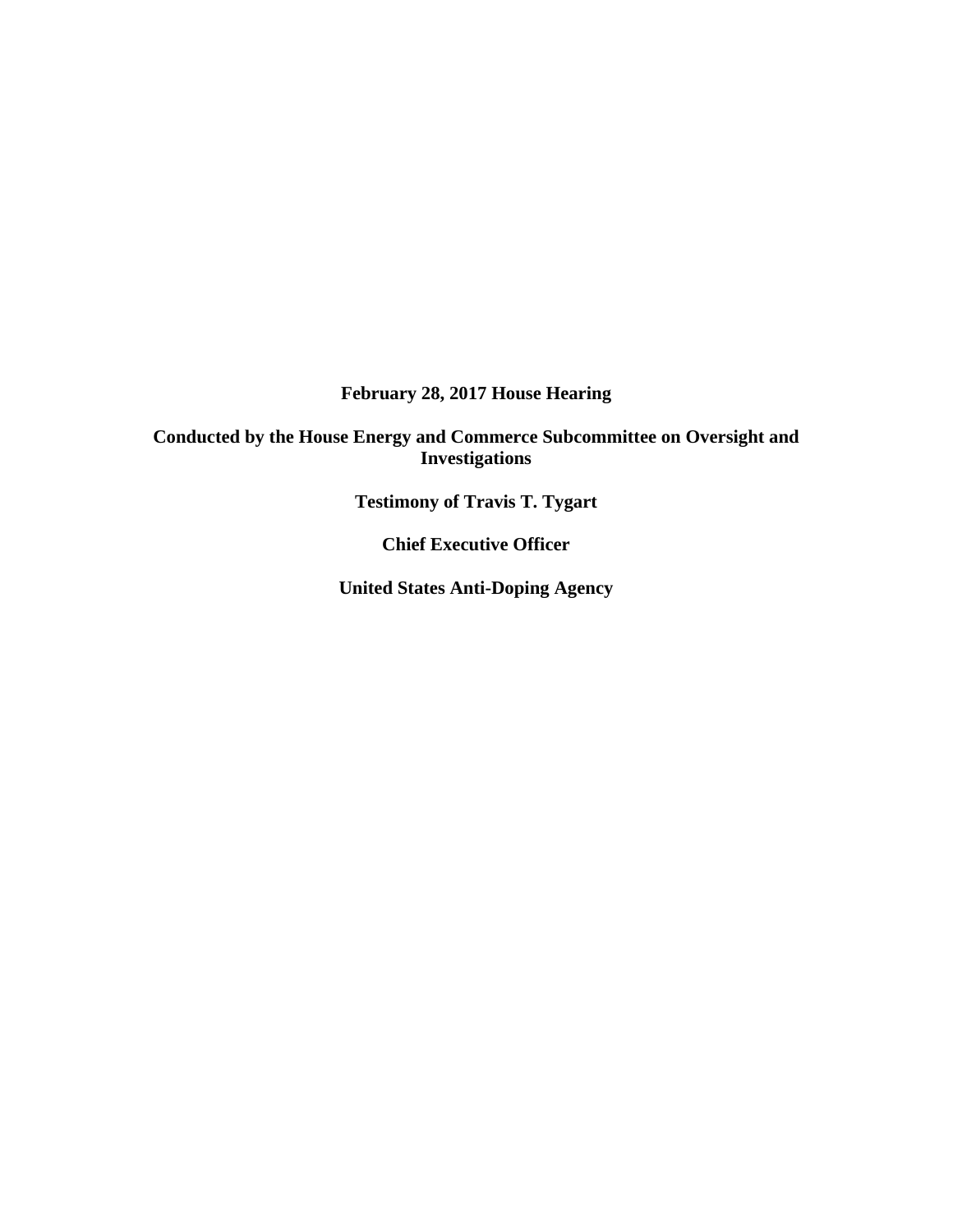Mr. Chairman, members of the Committee, good morning. My name is Travis T. Tygart, and I am the Chief Executive Officer (CEO) of the United States Anti-Doping Agency (USADA). I want to thank this Committee for its interest in clean sport and for the opportunity to appear before you today to discuss how we can better protect the rights of athletes and the integrity of competition.

It is an honor for me to be here representing the USADA Board, our small but talented professional staff, and clean athletes from across the United States for whom we advocate every day. It is also an honor for USADA, a  $501(c)(3)$ , not-for-profit, incorporated in Colorado, to be a part of such an important discussion. We also greatly appreciate the ongoing support of Congress and the President's Office of National Drug Control Policy in our efforts to protect the health, safety and rights of clean athletes and the integrity of competition.

We have arrived at a critical juncture for the soul of sport  $-$  a moment of truth, if you will. And today, I want to speak to the Committee about not only the significant and urgent threats facing clean athletes and fair play, but also about the very feasible solutions to these problems.

First, the challenges: The truth is, fairness and integrity in athletic competition — two principles at the very heart of why we play sports — hang in the balance. They are under attack. And, if we don't act soon to enact reforms necessary to protect the rights of clean athletes and to preserve a level playing field – both here in the United States and around the world – we will be committing an unacceptable injustice to today's athletes, fans, broadcasters and sponsors who believe in, and invest in, fair and clean competition; and equally intolerable, we risk shattering the dreams of tens of millions of young people from around the world.

You will hear from Adam Nelson, the American shot putter who, nine years after the 2004 Summer Olympics, was awarded a gold medal after the athlete originally declared the gold medalist tested positive for doping. You will hear Adam's sad and tragic "podium" story —how he received his delayed gold medal in an airport food court. And, you will also hear from Michael Phelps, the most decorated Olympian in history, who despite his unprecedented success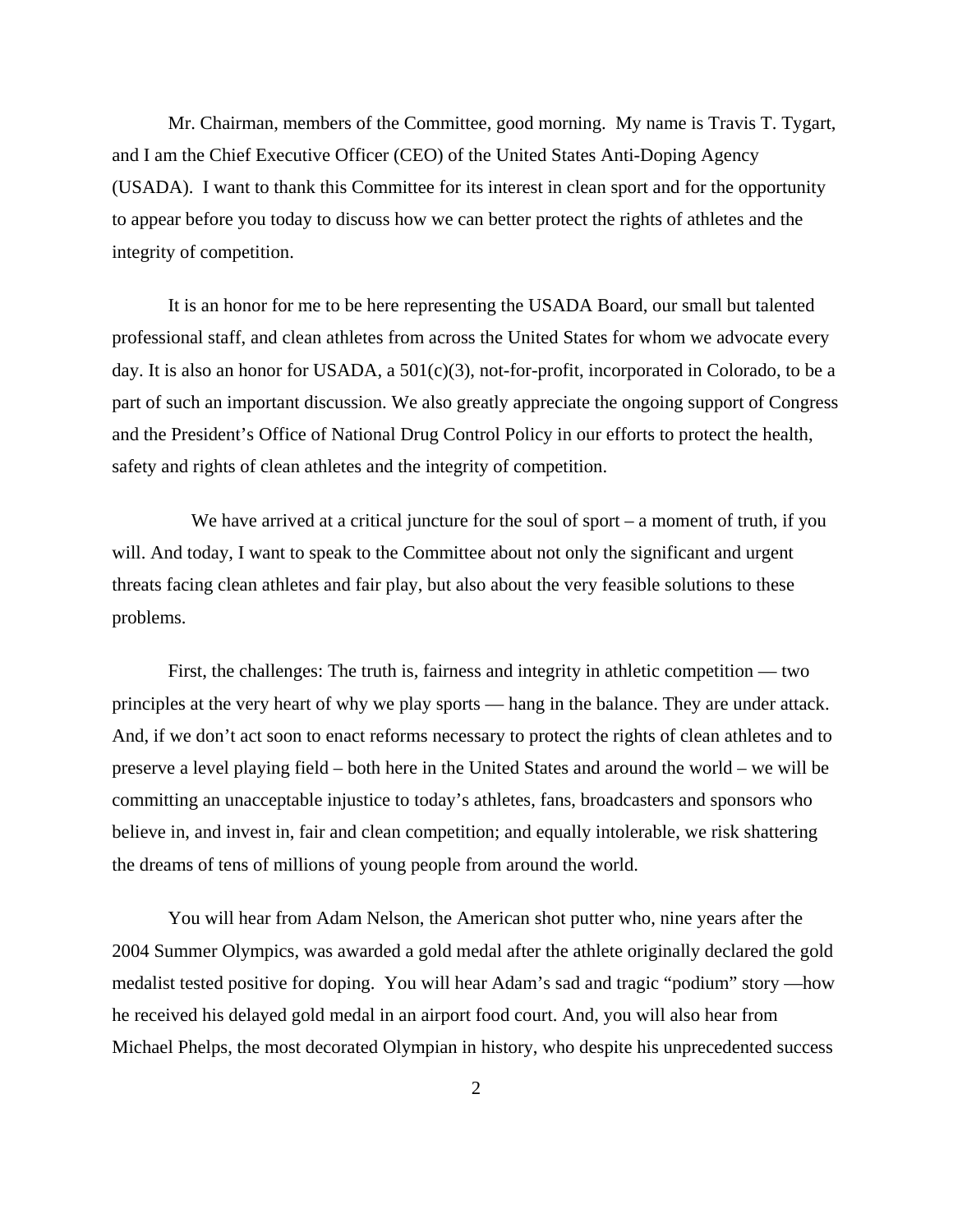still questions whether – on the international stage – he ever truly competed on a level playing field.

As an independent anti-doping organization, we view these athletes — and their powerful stories — as our guiding light, our North Star. Their stories give us hope, they remind us of our purpose, and they provide us the fuel to continue to fight for their right to clean and fair competition.

But, we need to ask ourselves something. And we need to be honest. How many more Adam Nelsons? How many more podium moments stolen? How many more medals will be handed over in a food court — nearly a decade after a competition — before we finally understand the importance of enforcing clean sport and fair competition? Adam Nelson … Michael Phelps … and millions of other clean athletes from around the world who can't be here today … they are why this matters.

Now, in order to effectively protect the integrity of competition, we must first understand how and why the system is under threat. And there is no more topical example than the recent discovery of Russia's widespread, state-supported doping system. The astounding lengths to which Russia's doping system went to deceive the world, anti-doping officials and other athletes, was in many ways, a nightmare realized.

By now you've probably read and heard the facts: Shadow laboratories, tampering by Russian intelligence officers, samples swapped and passed through a hole in a wall under the cover of darkness, male DNA in female samples, and emails to and from the Russian Ministry of Sport determining which doped athletes the system would protect, and which ones it would sacrifice.

As I speak to you today, over 1,000 Russian athletes have been implicated in this doping program proven to have been orchestrated and supported by officials within the state-and-sportrun-system. The scandal spread across more than 30 sports, lasting from at least 2011 to 2015. The evidence clearly shows at least, two Olympics Games were corrupted, failing to fully deliver on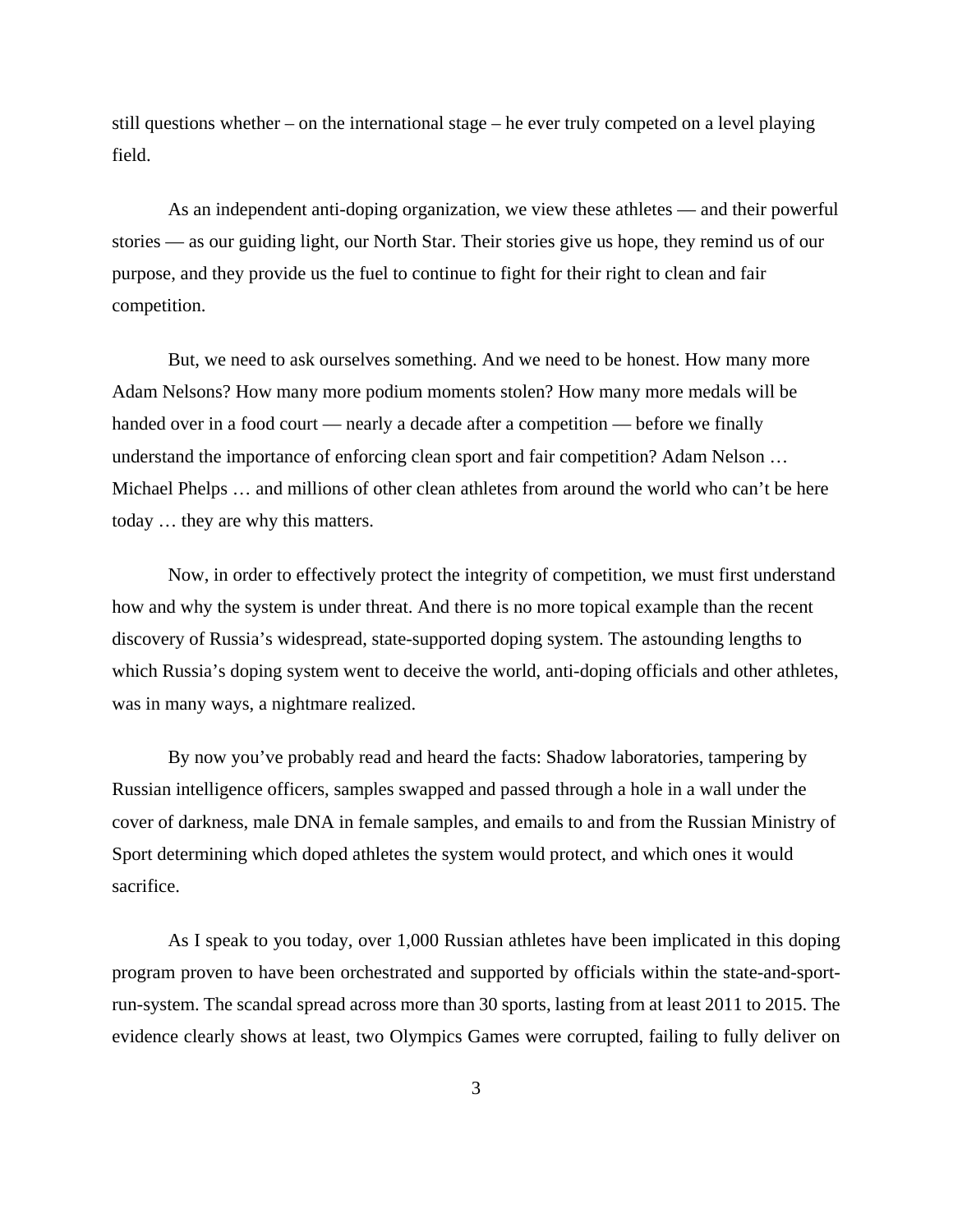their promise, and at the Rio Olympic Games this past summer, scores of athletes competed despite not having been subject to credible anti-doping programs.

Consider this: Of the 82 medals Team Russia took home from London 2012, at least 15 of those medal winners were later found to have used prohibited performance-enhancing drugs. How many clean athletes were robbed? How many podium moments stolen? How many dreams shattered?

At the end of the day, despite mountains of evidence and vocal opposition from anti-doping groups — ourselves included — the IOC chose not stand up for clean athletes and against institutionalized doping. Instead, the IOC welcomed the Russian Olympic Committee to the Rio Games and punted the question of the eligibility of Russian athletes to international sport federations who – with few exceptions — had neither the time nor expertise to deal effectively with the fallout from this sporting fraud. This decision received sharp criticism by athletes, the public, the media and was described as "creating massive confusion amongst international federations".

On behalf of those we serve along with anti-doping leaders from around the world, we have been consistent and firm, the IOC missed — or ignored — a defining moment to confront, in the clearest way possible, the win-at-all-costs culture of doping in global sport. It was an opportunity to draw an unambiguous line in the sand; a chance to stand up for clean athletes -- a chance to show clean athletes they cared, to send a message, loud and clear, that this type of criminal behavior will not be tolerated in Olympic sport. Yet, when the decisive moment arrived, when the lights were shining brightest, the IOC failed to lead.

Certainly, history will not judge that decision kindly.

However, out of the Russian doping scandal, two silver linings have emerged. The first: More than ever before athletes are mobilizing, voicing their opinions and fighting for a level playing field. And second: We have a once in a lifetime opportunity to break through entrenched positions for the good of clean athletes and the future of sport. We have the chance to implement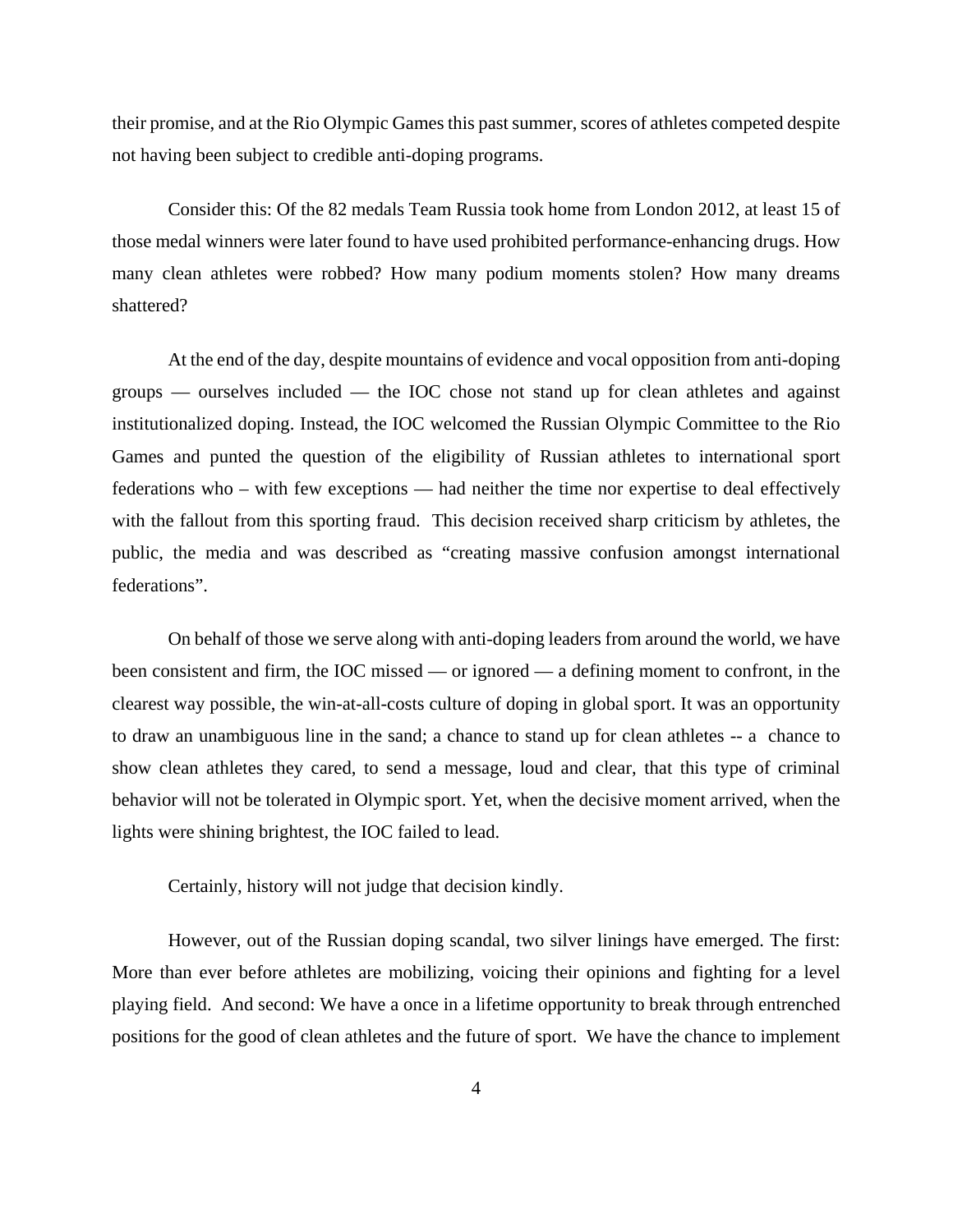the reforms necessary to make sure the kind of state-supported doping we saw in Russia – and East Germany before it – is never again allowed to abuse athletes by forcing them to endanger their health and safety to use dangerous drugs for a sport and government system's bad purpose.

To get there… the road to reform starts with independence. I've had the privilege to speak to Congress before about the "matrix of effectiveness" for anti-doping programs, about the elements of an effective anti-doping program – one armed not just to say there is "drug testing" for sport brand value purposes but to actually win the battle for clean athletes. In the U.S. and in many countries around the globe, these key elements such as, ensuring year-round, no-notice, outof-competition testing for both blood and urine and conducting robust intelligence gathering and investigations, have been implemented and proved successful.

Yet, the problems which currently plague the global anti-doping system are even more basic. The most vital principle of an effective anti-doping system is that it must be free from the influence of sport governing bodies. It must be independent.

Since our founding in 2000, we at USADA have advocated for a clear separation between those who promote sport and those who police it. To do so otherwise, we believe, is to encourage the fox to guard the henhouse. No matter how well intended it might begin, it simply does not work. The conflict of interest is too great and clean athletes will always lose out.

This matter of independence is without question the most important issue facing global anti-doping efforts today. In fact, it's likely the entire Russian state-supported doping scandal would have been exposed much sooner by the many good men and women staffed at the global oversight body for anti-doping in sport — the World Anti-Doping Agency (WADA) — had its governance not been hamstrung by its own lack of true independence.

Clean athletes need and we, along with, 22 other National Anti-Doping Agencies (NADOs) from around the world including those from England, Japan, France, Norway, Ireland, Germany, Canada, Singapore, support a strong and independent WADA. But, we all also agree we need WADA reformed from the current status quo to become a truly independent, global regulator, not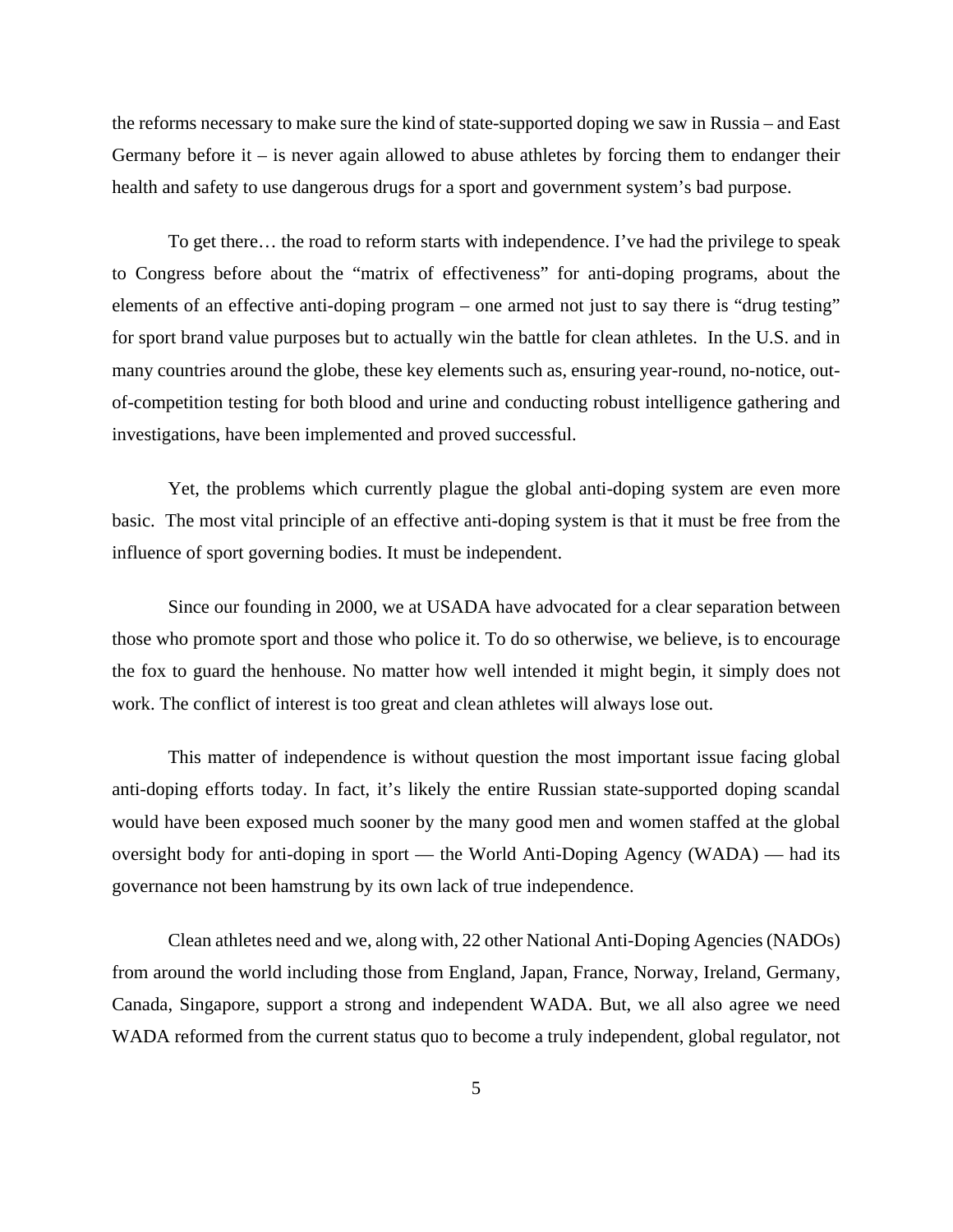merely the sport service organization many in international sport hope it remains.

As it stands, half of WADA's 38-member Foundation Board and its 12-person Executive Committee is selected by the Olympic sports movement. These sport members are not mere figureheads but are lifetime sport executives with strong incentive to influence WADA decisions to advance their own sport interests. One IOC leader who simultaneously sat on WADA's Board for years until this year, expressed his position on clean sport to *The New York Times* in November 2016 by stating, *"We need to stop pretending sport is clean. It's a noble principle but in practice? Its entertainment. Its drama."* While surprisingly open and candid, not exactly the type of independent leadership clean athletes can or should depend on to protect their rights.

WADA's current President is also an IOC member and served as an IOC Executive Board member through the Rio Olympic Games. The lack of a clear conflict of interest policy or term limits perpetuates the ability of sport interested decisions to take precedence over the right decisions for clean athletes. Additionally, the IOC is by far the single largest funder of WADA providing WADA \$14.8M in 2017. And, while this number is paltry compared to the IOC's annual revenue according to its 2015 Annual Report of \$1.5 Billion or compared to its \$3.9 Billion total assets including a \$1.4 Billion fund balance, it is significantly larger than the next single WADA contributor, the U.S. government which contributes \$2.1M in 2017.

 Unfortunately, WADA's governance structure, lacking any meaningful conflict of interest policy to separate sport interests from WADA governance, combined with this funding disparity has repeatedly undermined confidence in WADA, as when it dragged its feet in the early phases of its investigatory efforts into Russia.

We know now that WADA and the IOC had compelling evidence, from whistleblowers, about systematic Russian cheating for several years prior to the 2014 Sochi Winter Olympic Games. Yet, action to protect clean athletes only happened after the whistleblowers – frustrated, they said, by inaction – took their story to the media. Even then, however, it took persistent lobbying by clean sport advocates including some within WADA's own internal staff to finally convince its leaders to open up the initial Russian investigation which began in January 2015.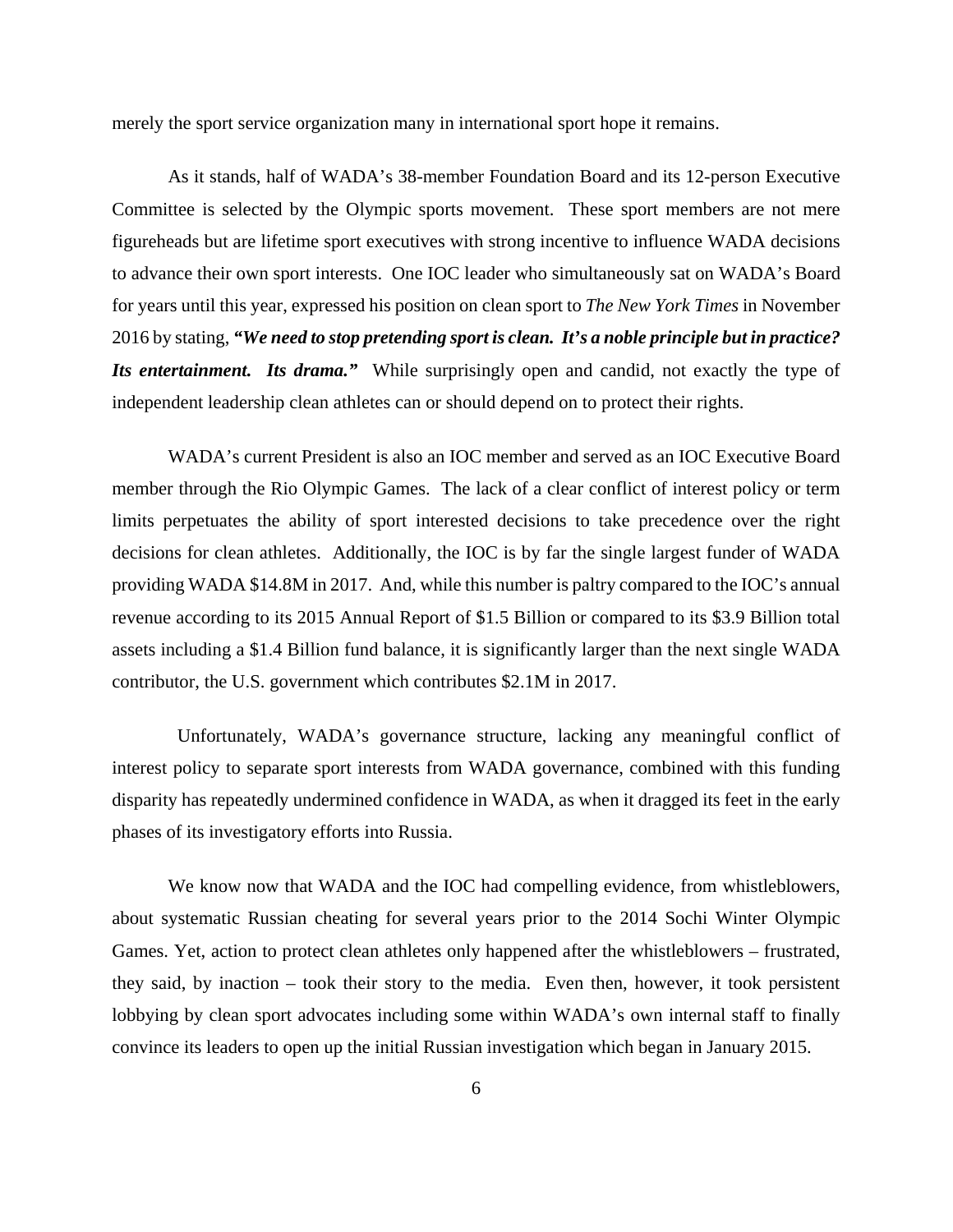The initial Independent Commission Report released in November of 2015, prompted calls for WADA leaders to expand its investigations outside of just Track and Field from athletes from around the world including WADA Athletes Committee Chair, Beckie Scott, which was undoubtedly the right thing to do but WADA President resisted expanding the investigation. Months later, again in response to media investigations by both 60-Minutes and the New York Times, WADA leadership finally embraced these calls to conduct the comprehensive investigation that had long been demanded. Only after a growing chorus of clean athletes, whistleblowers, journalists and independent anti-doping experts came together to demand a truly independent investigation did WADA finally do the right thing and appoint the esteemed sport judge, Professor Richard McLaren to lead an expanded investigation.

By all accounts and as evidenced in his exhaustive report, Professor McLaren did an outstanding job, and his investigation showed beyond a reasonable doubt, what many already knew to be true: that the Russian state-and-sport-run doping system had corrupted international competition on a massive scale for years, including at least two Olympic Games, leaving countless stolen dreams and broken promises to athletes, fans, and sponsors in its wake.

Ultimately, on the heels of the McLaren investigation, WADA acted in the best interests of athletes and recommended to the IOC that the Russian delegation be banned from the summer Olympic Games in Rio de Janeiro. However, the IOC rejected WADA's response to Russian doping. As a result, hundreds of Russian athletes competed in Rio who had not been adequately tested under a reliable anti-doping program.

The good news is that WADA's conflicted governance model could be easily solved by removing sport leaders from the WADA governance and implementing a proper conflict-ofinterest policy which prohibits governing members from simultaneously holding a governing role within a sports organization under WADA's jurisdiction.

The fix for the IOC – which has experienced significant backlash from clean athletes in the wake of its inaction – is just as simple. In fact, we've said publicly on numerous occasions that if the IOC really wanted to put clean athletes and fair play first, they could. We believe that. They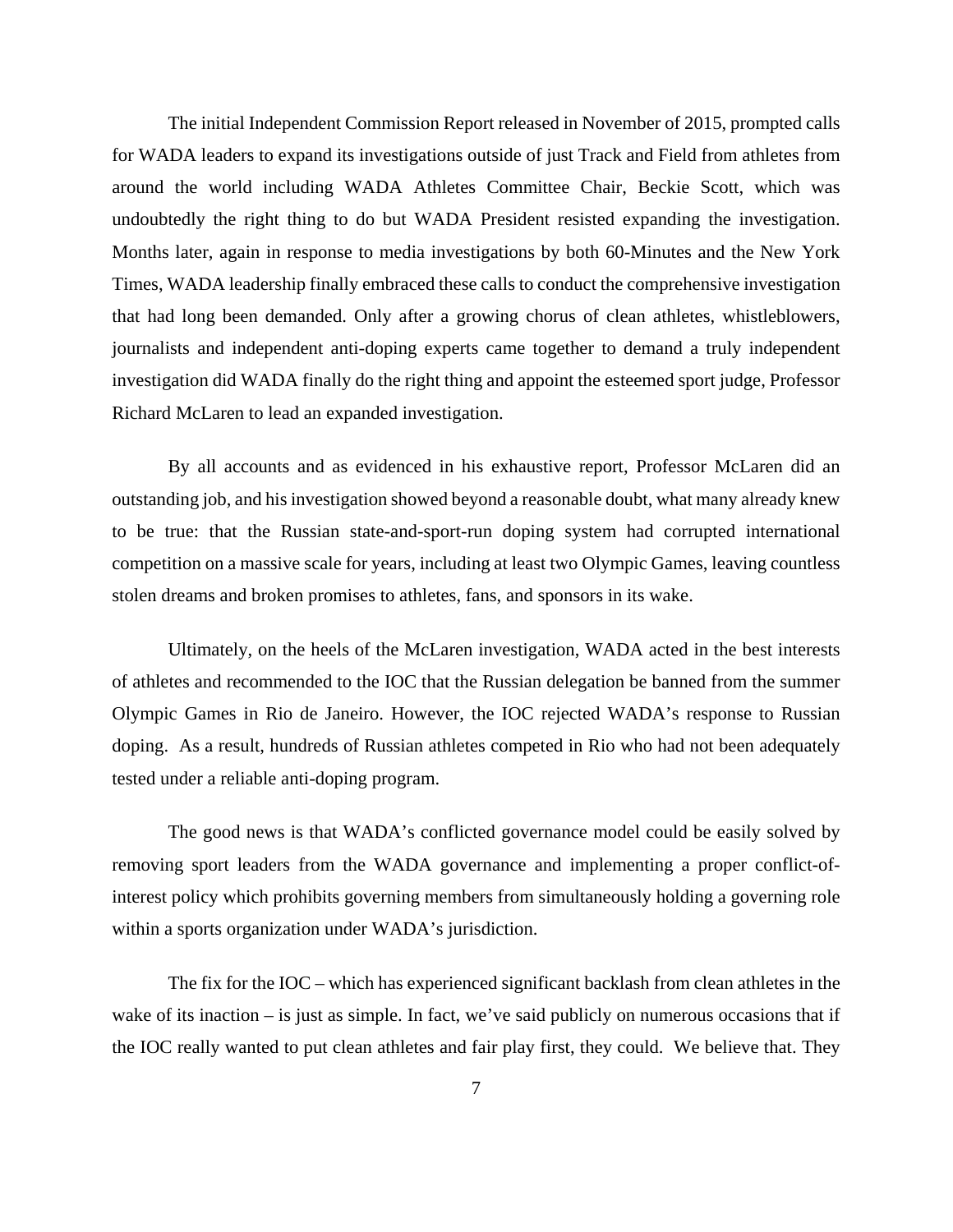could do it today.

If the IOC made the decision to remove itself and other sports organizations from critical anti-doping functions and to properly finance efforts to keep performance-enhancing drugs out of sport – the anti-doping landscape would be exponentially stronger, more fair and clean athletes would trust the global system – and be much better protected. Sport involvement in these critical anti-doping functions is a glaring conflict of interest, and we know from experience that it's too much to expect any organization to effectively promote and police itself.

That's what is so frustrating for us at USADA and for the athletes we serve. The solutions are relatively easy, but the will to implement what should be uncontroversial solutions has been absent from those claiming to have zero tolerance for doping in sport.

With a truly independent WADA and an IOC which did not fear relinquishing the power to police sport and supported those who dare to stand up for clean sport – the future could be bright. As I have said, the solutions are relatively simple. But if we continue down the road we are on… if we do nothing or take only cosmetic steps and merely wait for the headlines to pass… or worse yet if we react to criticism by seeking to retaliate against those who are advocating reform. . . we risk inflicting irreparable damage to all the good things for clean athletes gained by WADA and NADOs over the past decade and completely lose the confidence of clean athletes and thus, the future viability and promise of sport.

Over the past few months, National Anti-Doping Organizations from around the world, with the support of athletes, coaches, National Federations and others have put forth a series of specific proposals designed to reform and strengthen the global anti-doping model.

The path forward is outlined in what has been called the "Copenhagen Reform Declaration." The reforms are simple:

- Remove the fundamental conflict of interest that exists when anti-doping decisions are controlled by sport organizations.
- Strengthen WADA through improved independence, transparency, and increased